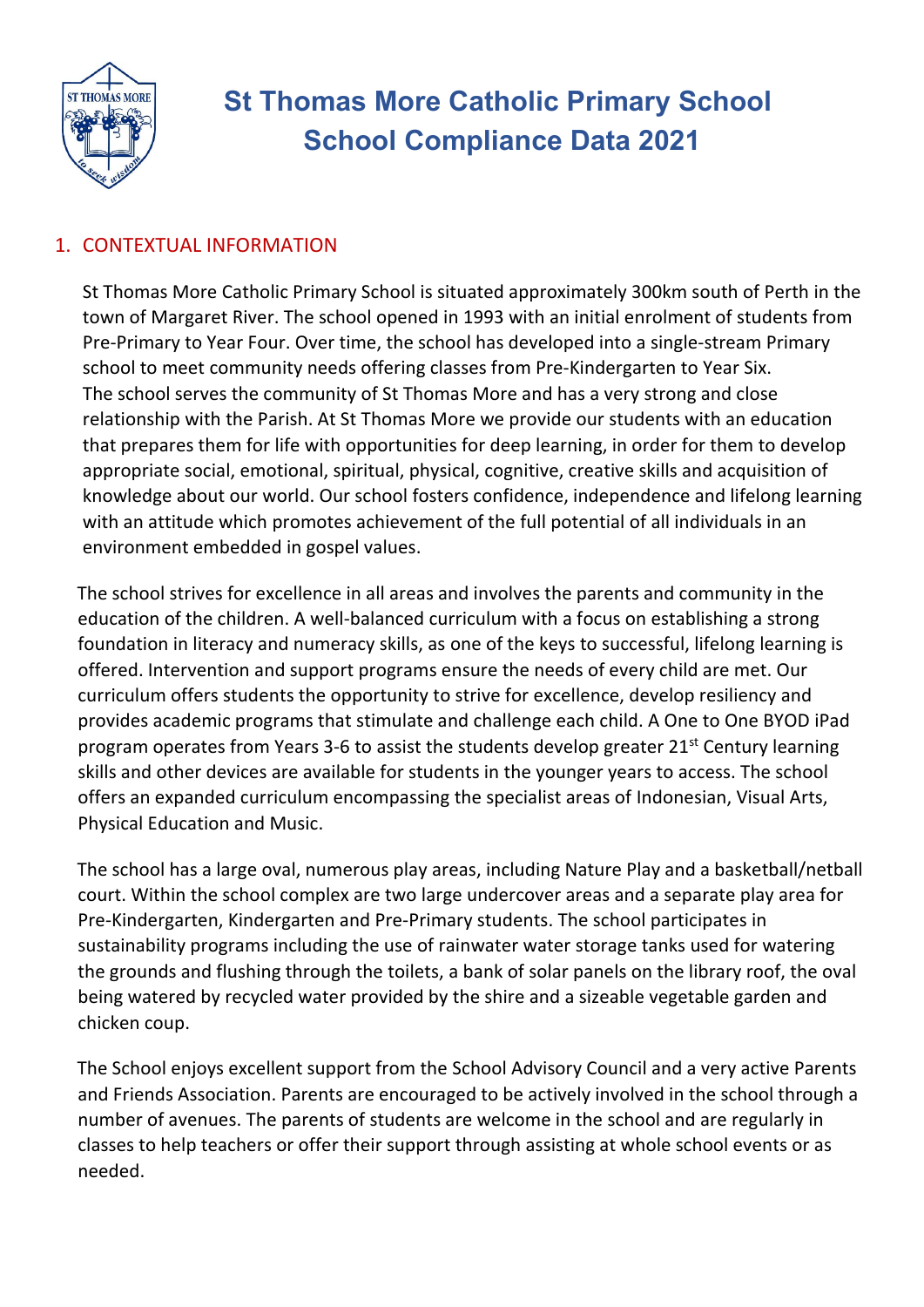# 2. TEACHER STANDARDS AND QUALIFICAITONS

The teaching staff of St Thomas More Catholic Primary School hold the necessary qualifications required by the Catholic Education Commission of Western Australia. All members of the teaching staff were TRBWA registered and were suitably qualified. The teaching staff qualifications in 2021 were as follows: 28 staff members.

Of these, 9 were full time and 14 were part time. There were no Indigenous staff employed in 2020. Staff qualifications were as follows:

| <b>QUALIFICATIONS</b>   | <b>NUMBER</b> |
|-------------------------|---------------|
| <b>Master Degree</b>    | $\mathbf{2}$  |
| <b>Bachelor Degree</b>  | 9             |
| <b>Certificate</b>      | 7             |
| <b>Graduate Diploma</b> | 6             |
| <b>Diploma</b>          | 1             |
| <b>No Qualification</b> | 3             |

### 3. WORKFORCE COMPOSITION

| <b>TYPE OF STAFF</b>            | <b>NUMBER</b> |
|---------------------------------|---------------|
| <b>Teaching Staff</b>           | 16            |
| <b>Non-Teaching Staff</b>       | 12            |
| <b>Male Staff Members</b>       | 6             |
| <b>Female Staff Members</b>     | 22            |
| <b>Indigenous Staff Members</b> | 0             |

#### 4. STUDENT ATTENDANCE

| <b>YEAR LEVEL</b>  | <b>ATTENDANCE RATE</b> |
|--------------------|------------------------|
| <b>Pre Primary</b> | 89%                    |
| <b>Year One</b>    | 92%                    |
| <b>Year Two</b>    | 91%                    |
| <b>Year Three</b>  | 92%                    |
| <b>Year Four</b>   | 92%                    |
| <b>Year Five</b>   | 91%                    |
| <b>Year Six</b>    | 90%                    |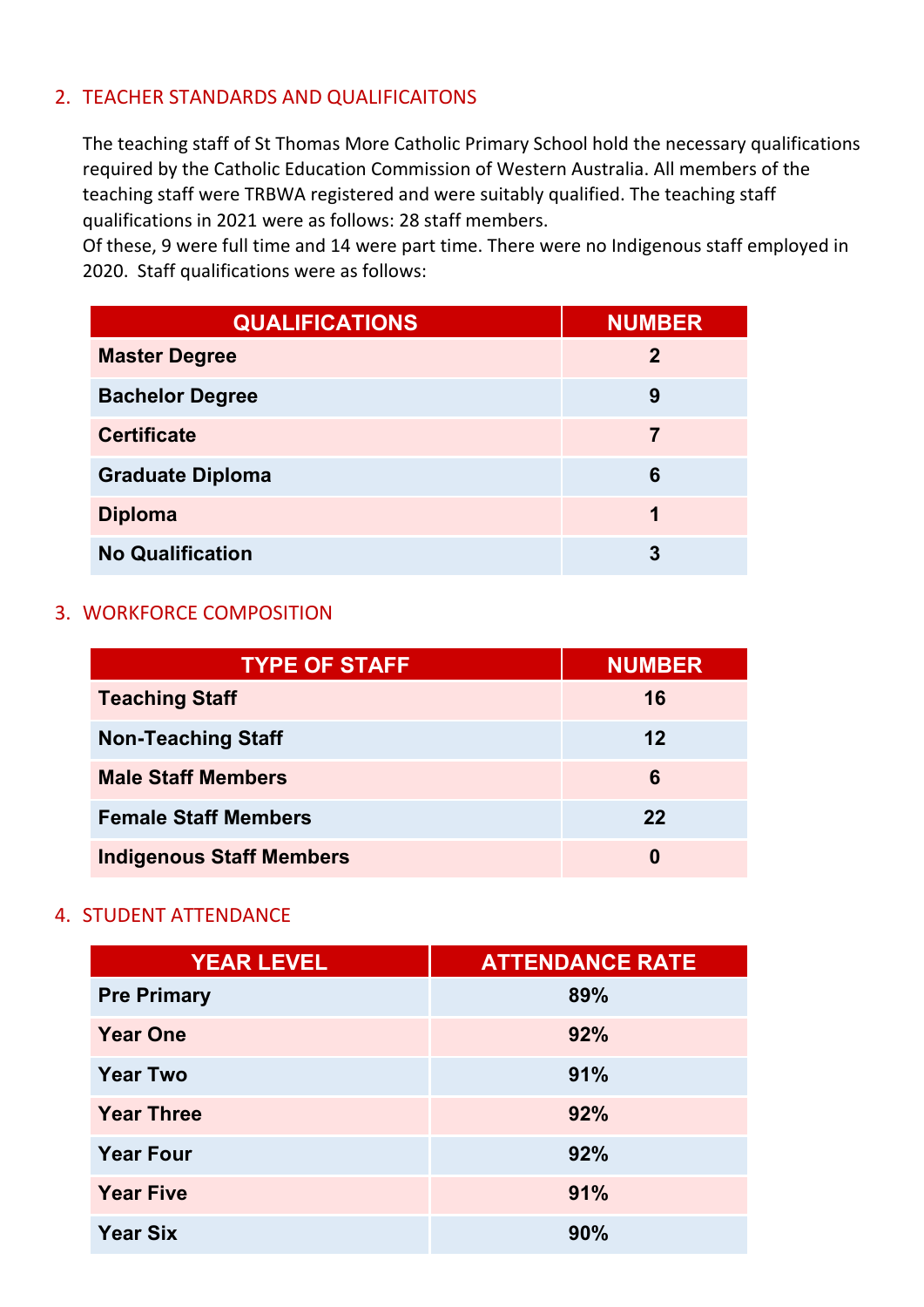The average attendance rate for the whole school for 2021 was 91%.

# **THE PROCESS FOR DEALING WITH NON-ATTENDANCE:**

- Electronic recording of attendance/absence is conducted using the SEQTA attendance system.
- The school contacts parents early each school day via text message to follow up unexplained school absences, requesting parents to make contact with the school to explain a student's absence.
- Parents are requested to send a written note to acknowledge the days that their child was absent – this can be done through the website or Connected app for ease.
- Prolonged periods of absence are brought to the attention of the Principal by the child's class teacher. This is then followed up by a member of the Leadership team.

| 5. NAPLAN ANNUAL ASSESSMENTS |  |
|------------------------------|--|
|                              |  |

| <b>YEAR 5</b>              |                                         |                                      |                                         |
|----------------------------|-----------------------------------------|--------------------------------------|-----------------------------------------|
| <b>Test</b>                | <b>Above Minimum</b><br><b>Standard</b> | <b>At Minimum</b><br><b>Standard</b> | <b>Below Minimum</b><br><b>Standard</b> |
| Reading                    | 77%                                     | 23%                                  | $0\%$                                   |
| Writing                    | 96%                                     | 4%                                   | $0\%$                                   |
| Grammar and<br>Punctuation | 93%                                     | $0\%$                                | 8%                                      |
| <b>Spelling</b>            | 85%                                     | 11%                                  | 4%                                      |
| <b>Numeracy</b>            | 88%                                     | 4%                                   | 8%                                      |

| <b>YEAR 3</b>                     |                                         |                                      |                                         |
|-----------------------------------|-----------------------------------------|--------------------------------------|-----------------------------------------|
| <b>Test</b>                       | <b>Above Minimum</b><br><b>Standard</b> | <b>At Minimum</b><br><b>Standard</b> | <b>Below Minimum</b><br><b>Standard</b> |
| Reading                           | 94%                                     | 4%                                   | $0\%$                                   |
| Writing                           | 100%                                    | $0\%$                                | $0\%$                                   |
| <b>Grammar</b> and<br>Punctuation | 94%                                     | 4%                                   | $0\%$                                   |
| Spelling                          | 94%                                     | 4%                                   | $0\%$                                   |
| <b>Numeracy</b>                   | 94%                                     | 0%                                   | 4%                                      |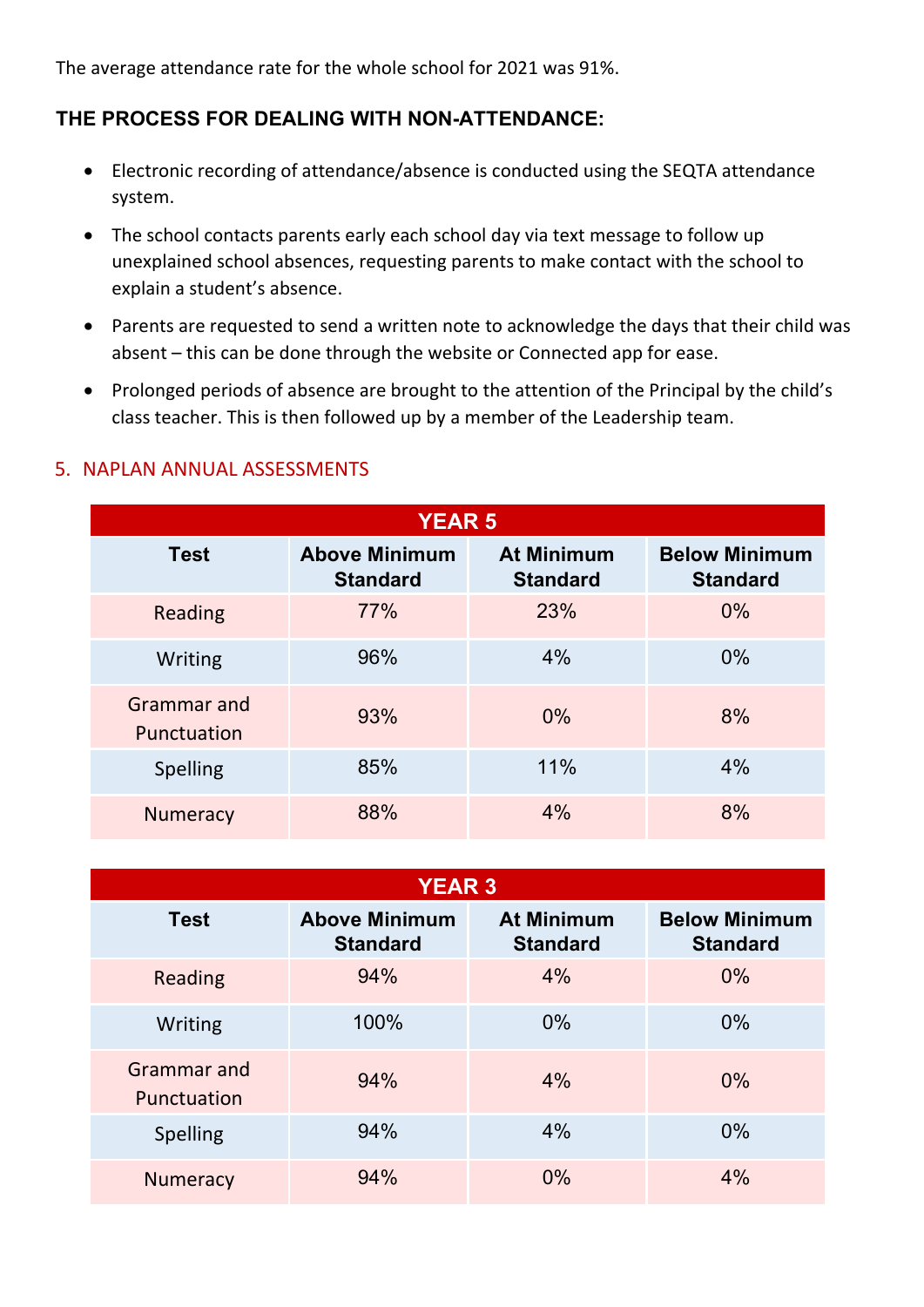# 6. PARENT, STUDENT AND TEACHER SATISFACTION

Through a Principal Review process, the staff, parents and students were given the opportunity to report on their satisfaction with the school through a survey and interview process.

### *Parents believe:*

- There is a high level of quality of teaching. The children enjoy and are motivated by the teaching and learning provided by the school.
- There is a strong focus on student wellbeing with the school providing a safe and caring environment.
- The needs of the children are at the forefront of all decisions made.
- There are clear values that are taught and reinforced at the school.
- There is a strong sense of community.
- Teachers are viewed as being enthusiastic, supportive and passionate about their work.
- The school provides an environment that allows the students' faith to grow.
- That Catholic perspectives are embedded into school life.

### *Students believe:*

- That their level of happiness is high at school.
- The teachers assist in improving learning and make learning interesting, enjoyable and inspiring.
- The teaching staff are friendly and understanding.
- They are safe at school and are proud to be a part of this school.
- There are good school values and rules.
- They are motivated to achieve and learn. They have a positive perception of their ability to learn.
- Teachers have a high but achievable expectation for success.

#### *Staff believe:*

- They are engaged with their teaching and are enthusiastic.
- There is improvement occurring within the school.
- That parents are engaged in collaborating with staff to achieve student outcomes.
- Students are motivated to learn and want to do well.
- Strong attention is paid to students' wellbeing.
- A safe and caring environment is provided for students.
- They have strong relationships with parents, students and their colleagues.
- That there is a quality teaching and learning environment that maximizes outcomes for students.

# 7. SCHOOL INCOME

Financial information is available at http://www.myschool.wa.edu.au

## 8. ANNUAL SCHOOL IMPROVEMENT

The school staff have collaborated in working towards achieving the goals that were set in the 2021 School Improvement Plan. The areas of improvement are outlined below.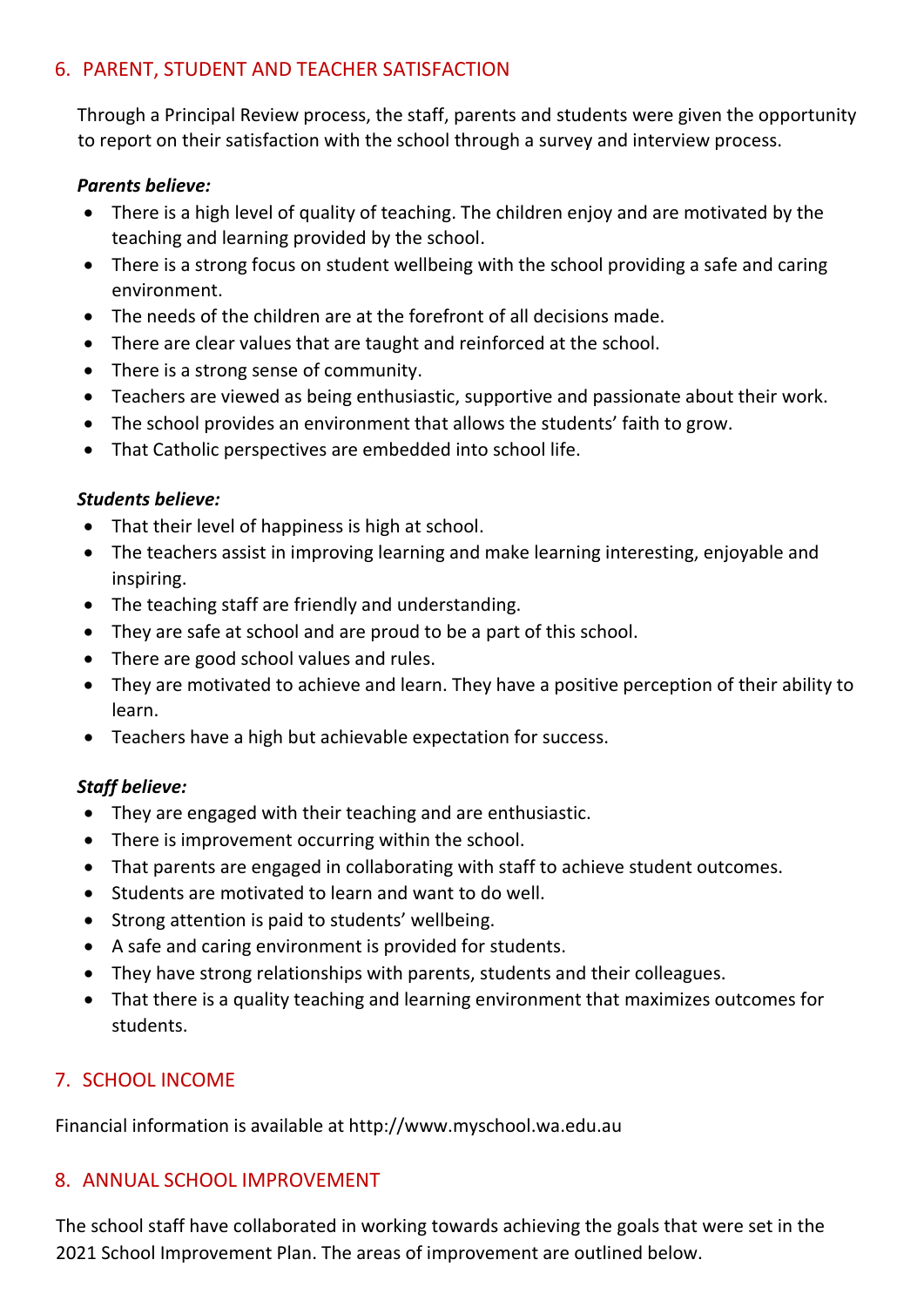# **EVANGELISATION:**

- Students to understand the elements and traditions of the Mass
- Students to develop their use of formal and informal prayer
- Students to develop their knowledge of Jesus & Sacraments and Prayer
- Develop a visible presence of iconography and sacred spaces throughout the school

## **ABORIGINAL EDUCATION:**

- Students to develop their understanding of Aboriginal perspectives
- Identify and make connections with the Wardandi people

## **CURRICULUM:**

- To improve student outcomes in spelling and phonics through the implementation of programs including Letters and Sounds and Soundwaves.
- To improve student outcomes in reading through the implementation of Literacy Blocks, Guided Reading and staff discussions around best practice through PLC meetings

# **EARLY YEARS:**

- 1.1.2 Ensuring each child's current knowledge, strengths, ideas, culture, abilities and interests are at the foundation of programming.
- 3.2.1 Planning to utilise outdoor and indoor spaces which are organised and adapted to support each child's participation engage every child in quality experiences in both built and natural environments.

## **ADDITIONAL FOCUS:**

- To increase student numbers across the school through promotion and marketing
- Work towards ensuring the school is financially viable and can produce a balanced budget.

# PART 2: ANNUAL REPORT TO THE SCHOOL COMMUNITY

St Thomas More Catholic Primary School Advisory Council – Chair Report 2021

This year the school Board saw some structural changes – and we've moved from being a Board, to an Advisory Council. As a group, during this year we have worked on and implemented the new Terms of Reference. The model has changed, and now sees our group as being more of a support/advisory to the principal, rather than a decision-making body.

It's been my great pleasure this year to work alongside my fellow committee members, and also Russell and Nicolle and all the staff. I'd like to thank Kim McGuire for her role as Secretary, and Janelle Cordi for her work as Treasurer. Amber Fairbrass, Maureen Harrison, Gail Warren, Iwo Jakimowicz and Father Matt have been valued members of the committee.

As a group we've worked extremely hard to remove the school's deficit and we've increased enrolments and continue to work at increasing our numbers. We have had minimal fee increases and have been able to lower some levies.

As an Advisory Council we have worked with Russell and Andy to implement a maintenance program which was started earlier this year and continues to be rolled out.

The beginning of 2021 also saw Blue Bird Childcare come on board to provide before school, after school and vacation care. This was seen to be a valuable addition to our community – we felt it was